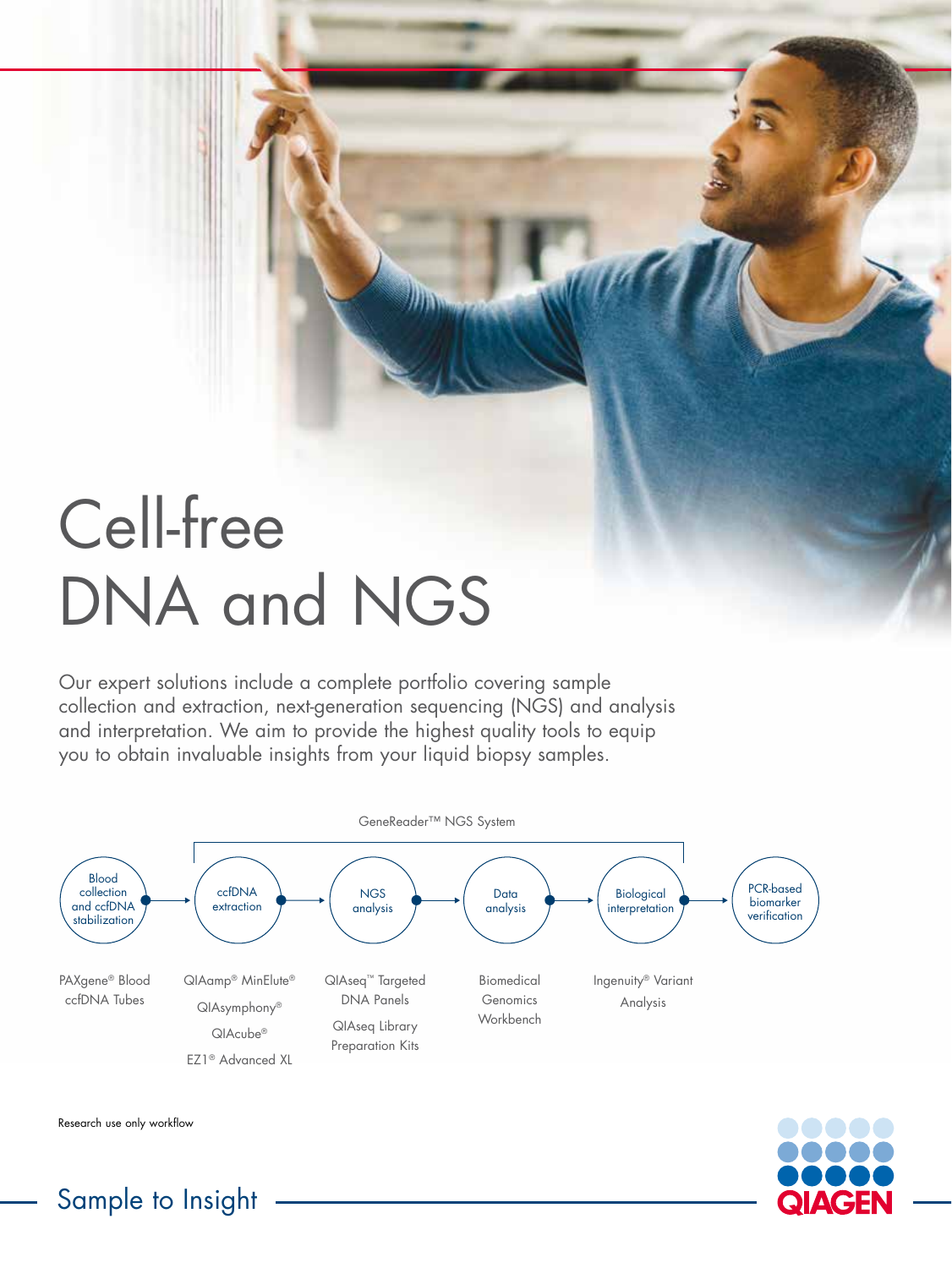## Blood collection and stabllization

PAXgene Blood ccfDNA Tube (cat. no. varies)

- Cell-free DNA stabilization with non-crosslinking chemistry
- Suitable for a wide range of downstream applications
- Sample transport for up to 7 days at 2-30°C or up to 1 day at 37ºC
- Standardized processing of samples with integrated isolation



## Cell-free DNA (ccfDNA) preparation



QIAamp MinElute ccfDNA Mini Kit cat. no. 55204; 1–4 ml plasma

#### QIAamp MinElute ccfDNA Midi Kit cat. no. 55284; 4–10 ml plasma

- High concentrations of ccfDNA with low (20 μl) elution volumes
- Low frequency variant detection with scalable sample input volumes (1–10 ml)
- High yields similar to the gold standard
- Automatable on QIAcube®

Eluate (µl)

Processing time





**QIAcube** cat. no. 9001882

- Automation of the spin-column procedure
- All contained within a single square meter

#### Yield (ng DNA)



15.72

Figure 1. Higher DNA yields with the QIAamp MinElute ccfDNA Kit. Total yield of a 66 bp ccfDNA fragment from 4 ml of plasma is shown using the QIAamp MinElute ccfDNA Kit compared with 5 other commercially available kits. Results show that the QIAamp MinElute ccfDNA Kit provided higher DNA yield than competitor solutions.

Automated on EZ1 Advanced XL – up to 14 samples



EZ1 ccfDNA Mini Kit cat. no. 954134; 1–4 ml plasma

EZ1 ccfDNA Midi Kit cat. no. 954154; 4–10 ml plasma

- EZ1 Advanced XL System cat. no. 9001874
- Convenient automation
- Standardized yields and efficient ccfDNA recovery
- Effortless data management and secure user environments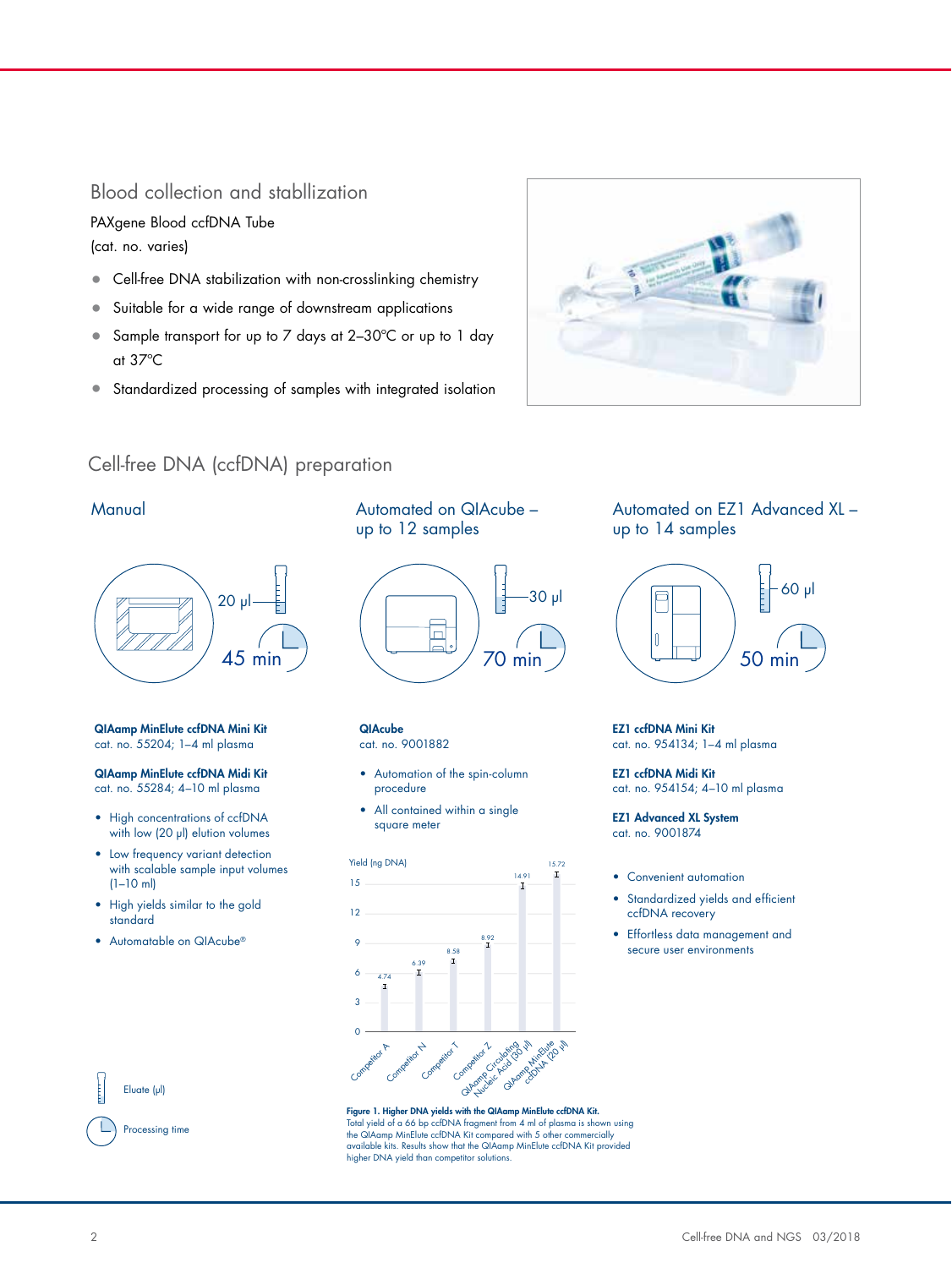

ccfDNA preparation on QIAsymphony SP for research applications

## ccfDNA preparation on QIAsymphony SP for diagnostic applicatons

<90 min for 24 samples <6 h for 96 samples

## Up to 96 samples



#### QIAsymphony PAXgene Blood ccfDNA Kit (192) cat. no. 768536

- Optimized isolation chemistry for plasma generated in PAXgene Blood ccfDNA Tubes
- Option for direct primary tube processing of PAXgene Blood ccfDNA Tubes

#### QIAsymphony SP

cat. no. 9001297; 2.4 ml or 4.8 ml plasma

- Fully automated sample preparation
- Prefilled, ready-to-use reagent cartridges
- Bar code reader for reagents and sample tracking

#### QIAsymphony DSP Circulating DNA Kit cat. no. 937556; 2 ml or 4 ml plasma or urine

 $(60 \text{ pl} -$ 

Up to 96 samples

- Automated purification of ccfDNA from human plasma and urine
- Workflow compatibility with a wide range of blood collection tubes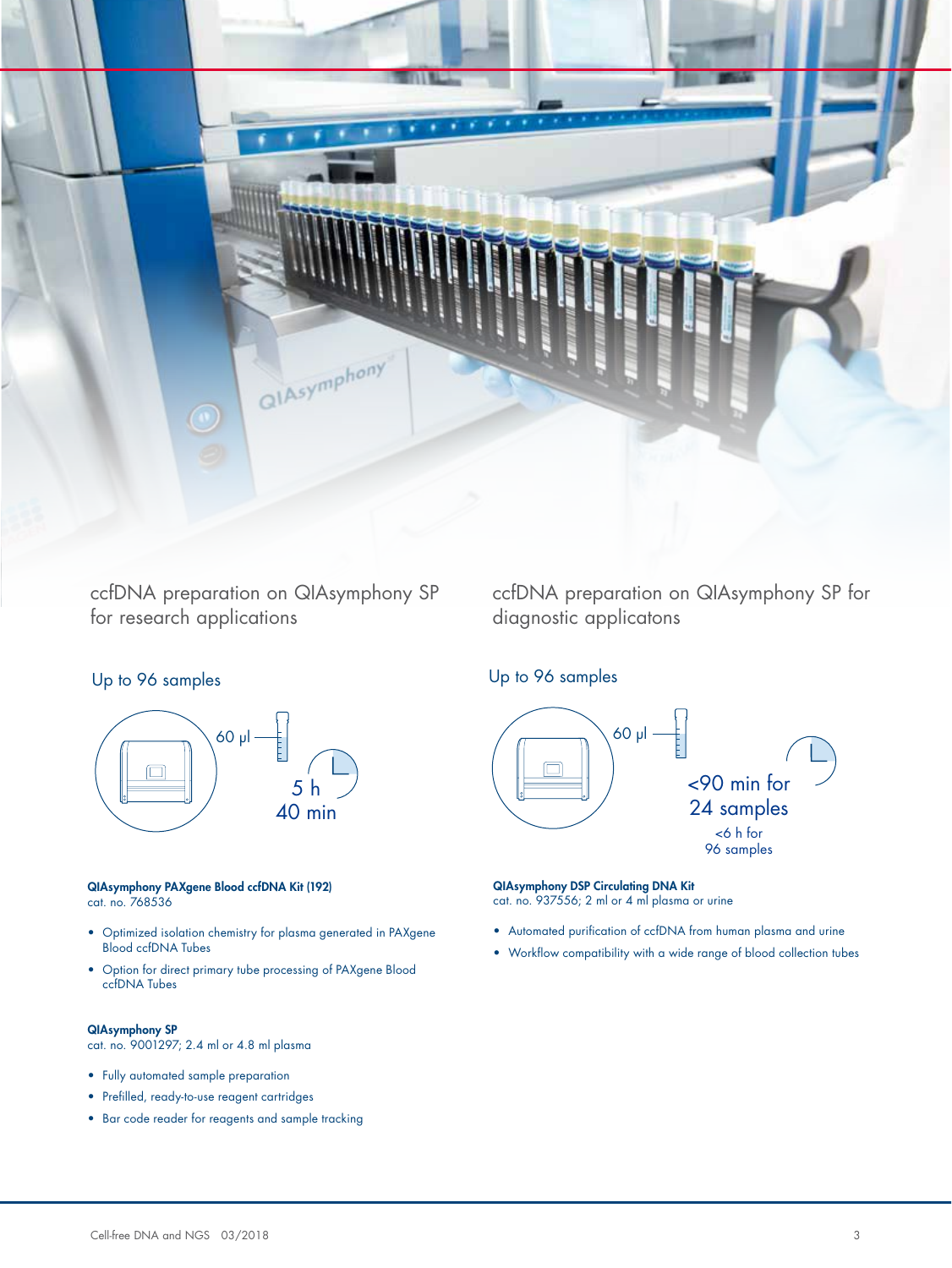## Cell-free DNA (ccfDNA) sequencing

#### Whole genome/whole exome sequencing



QIAseq cfDNA Library Kit cat. no. 180015 For use on Illumina® sequencers

QIAseq cfDNA Library T Kit cat. no. 1102308 For use on Ion Torrent ™ Sequencers

- Superior conversion of ccfDNA through highly efficient ligation chemistry
- NGS library preparation optimized for variable cell-free DNA input amounts

### Targeted DNA panel sequencing



#### QIAseq Targeted DNA Panels

A wide range of catalogued, extended, booster or custom DNA panels

- Low frequency variant detection with unique molecular indices and single primer extension
- The Human Comprehensive Cancer QIAseq DNA Panel – a large gene panel covering 275 genes for identifying the major mutations in each tumor, plus potentially novel molecular mechanisms

## Data analysis and interpretation

Software solutions built for biologists and configured specifically to help you detect and interpret variants

#### New release

## Biomedical Genomics Workbench 5



- Accurate variant detection at 1% minor allele frequency (MAF) or lower
- Identification of multiple types of variation, from single nucleotide to copy number to insertions and deletions
- Pre-configured workflows for push-button analysis of QIAseq Targeted DNA Panels

#### Ingenuity Variant Analysis

- Cancer-driver variations uncovered with more confidence
- Powered by the world's most comprehensive knowledge base for genome interpretation
- Intuitive options for filtering variants like biological context and statistical association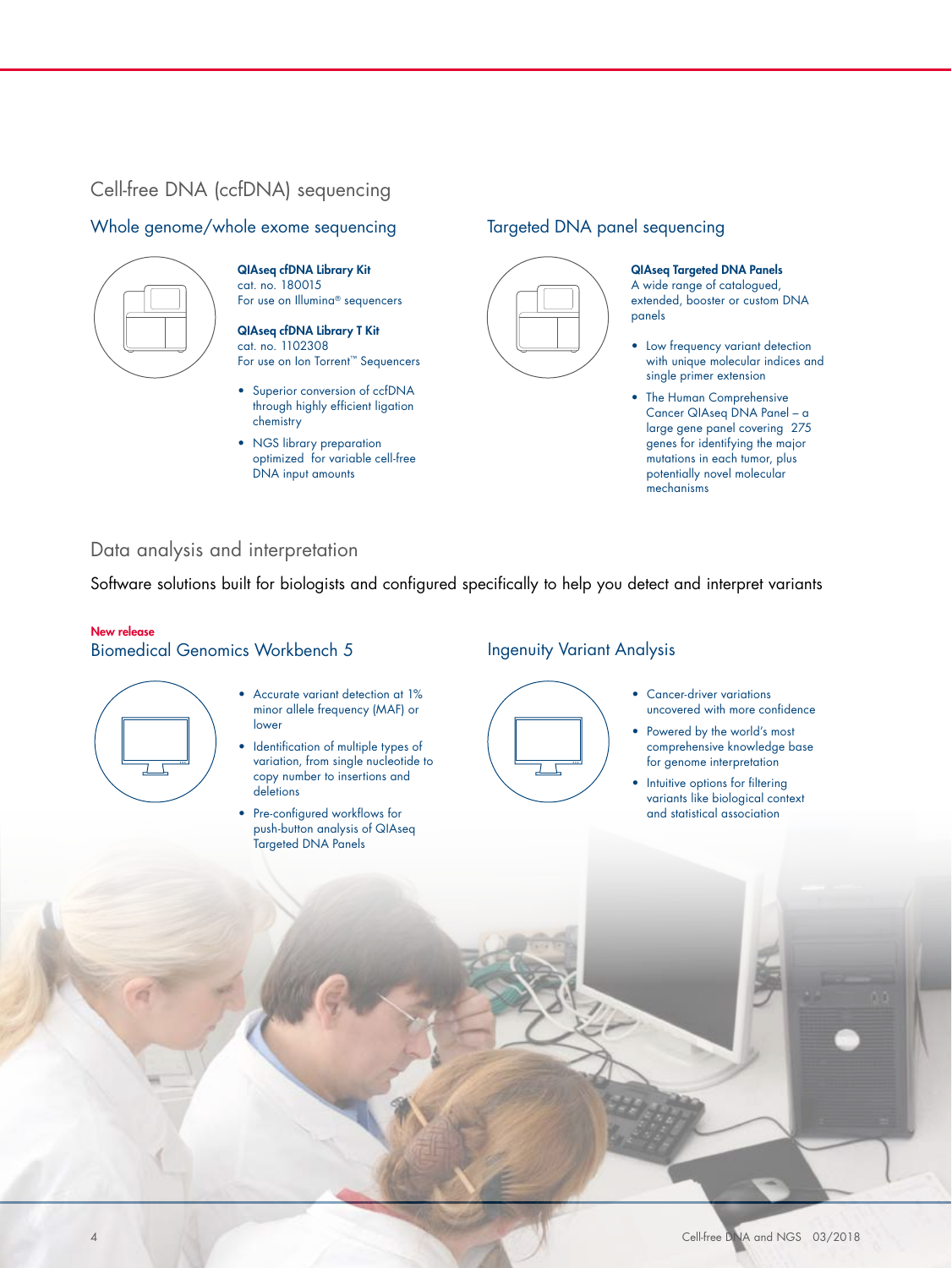## Methylation analysis by sequencing

QIAseq Methyl Library Kit (24) cat. no. 180502

- High-quality libraries
- Low DNA input requirements



Figure 2. High mapping rate for accurate methylation analysis from low input ccfDNA. ccfDNA was purified using the QIAamp MinElute ccfDNA Kit. Purified ccfDNA from different donors was processed through the QIAseq Methyl WGBS workflow. ccfDNA was converted using the EpiTect fast kit. Total converted DNA was used to prepare libraries using the QIAseq Methyl DNA library kit. Libraries were sequenced on MiSeq®. Data was analyzed using the CLC Genomics Workbench Bisulfite sequencing Plugin. A. High-quality libraries can be generated as evidenced by the high percentage of mapped reads, and the low percentage of duplicate reads. B. Accurate methylation analysis can be achieved across 4 donors.

## PCR-based biomarker verification

#### Real-time PCR



QuantiNova® Probe PCR Kit cat. no. 208252

QuantiNova SYBR® Green PCR Kit cat. no. 208052

QuantiNova Multiplex PCR Kits cat. no. 208452)

- Highly sensitive, specific, real-time PCR
- For probe-based or SYBR Green-based PCR
- Singleplex or multiplex

Endpoint PCR



#### QIAGEN Multiplex PCR Kits cat. no. 206143

• Highly specific and sensitive multiplex PCR without optimization requirements

QIAGEN AllTaq PCR Kits cat. no. 203123

• Reliability for all routine PCR applications and assays with integrated safety and convenience features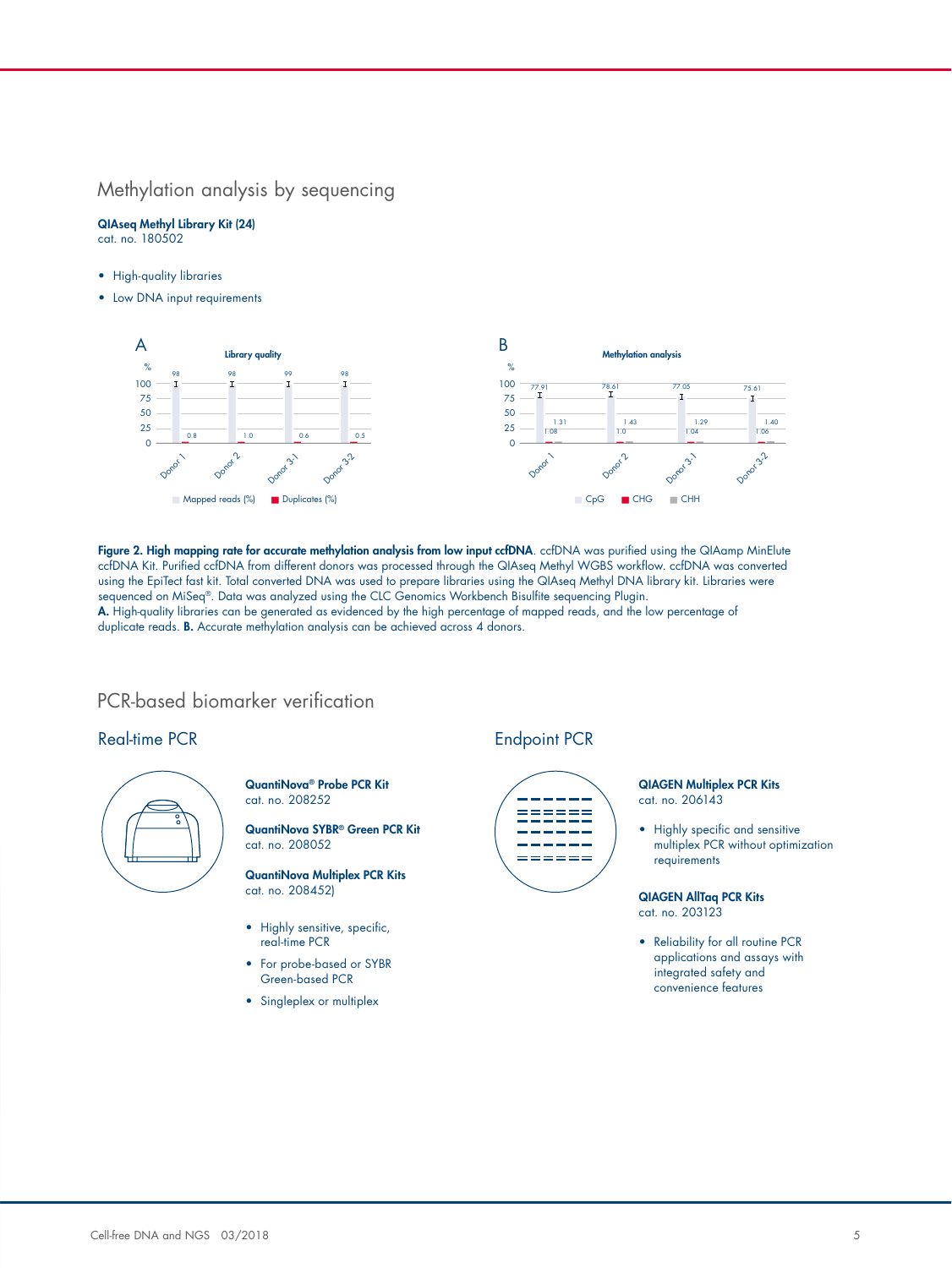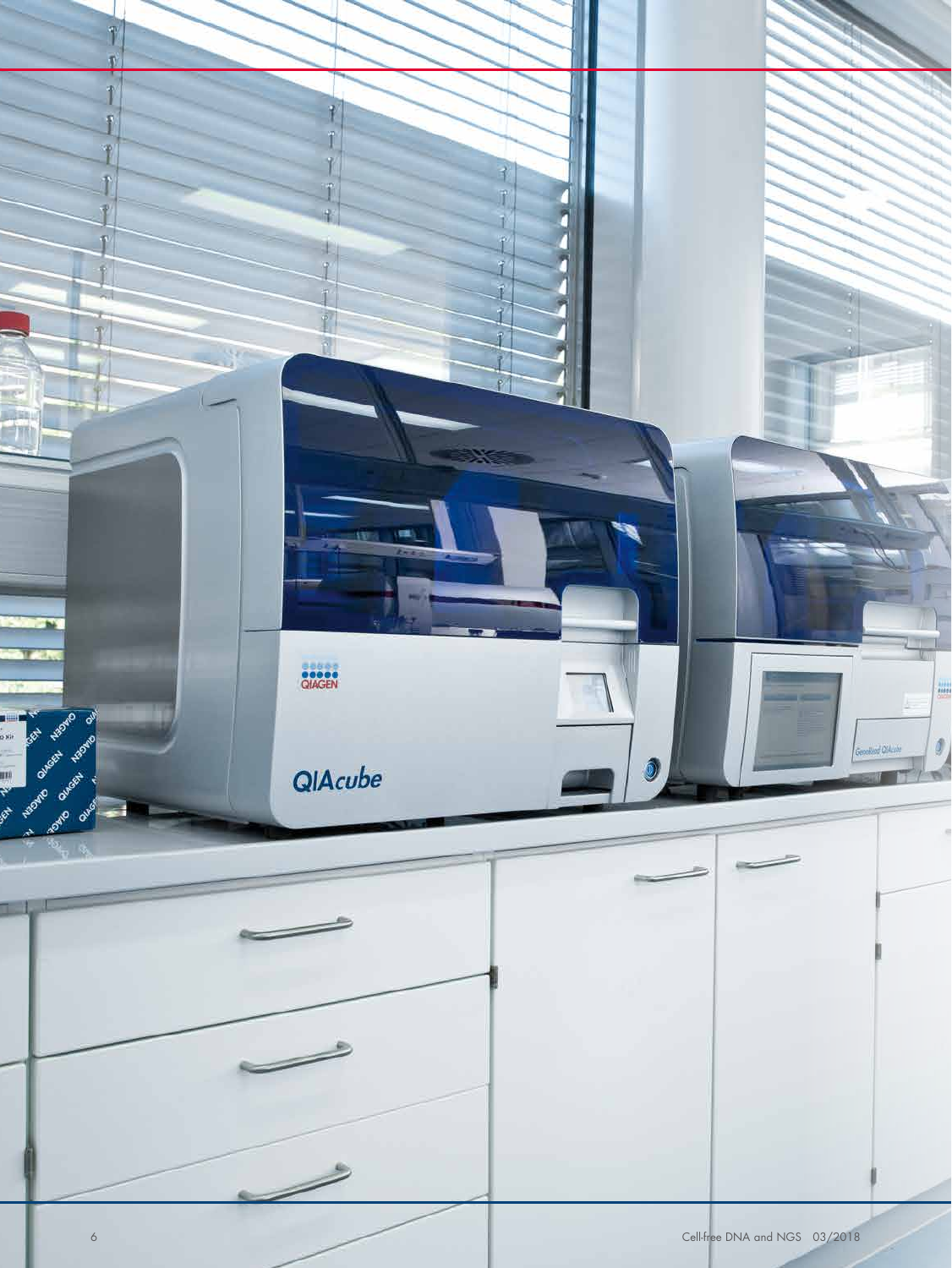Library preparation Clonal  $\begin{pmatrix} \text{Cloud} \\ \text{amplification} \end{pmatrix} \longrightarrow \begin{pmatrix} \text{NGS} \\ \text{NGS} \end{pmatrix} \longrightarrow \begin{pmatrix} \text{Data analysis & \text{S.}} \\ \text{interpretation} \end{pmatrix}$ interpretation **Target** enrichment Nucleic acid extraction

## GeneReader NGS System

Complete Sample to Insight® workflow takes you all the way to actionable insights

GeneRead QIAact Lung DNA UMI Panel Kit cat. no. 181930

- One-stop NGS assay solution covering known actionable single nucleotide variants (SNV), InDels and CNVs
- Designed to detect 549 hotspot variants at 335 positions and 5 CNVs from 19 genes of known relevance to clinical lung cancer research

#### GeneReader Platform

cat. no. 9002312

- NGS instrument
- Fully embedded into the Sample to Insight GeneReader NGS System

#### QCI Analyze

cat. no. 188001

• Bioinformatic complement to the GeneReader NGS System for variant identification

#### QCI Interpret

cat. no. 830371

- Advanced software enterprise
- Specifically designed for clinical-grade genomic testing laboratories
- Provides evidence-based clinical decision support solutions
- Enables interpretation and reporting of NGS cancer test results to your oncologists with confidence, accuracy and clinical utility